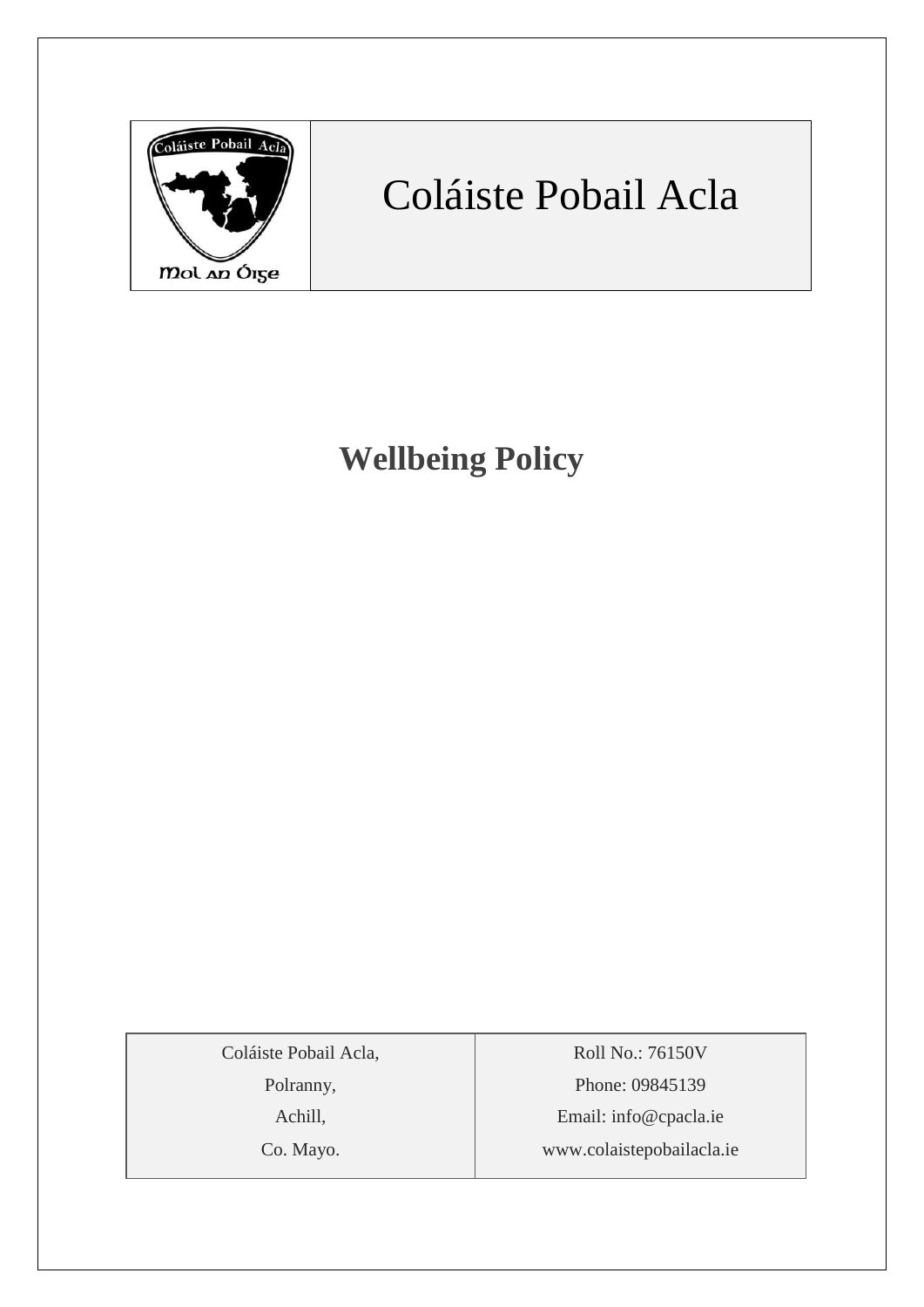#### **Contents**

- **1. Background**
- **2. Scope of this Policy**
- **3. Rationale**
- **4. Aspects of Wellbeing in School**
- **5. Key Skills**
- **6. Wellbeing and the Curriculum**
- **7. Indicators of Wellbeing**
- **8. Wellbeing in Junior Cycle**
- **9. Wellbeing in Other Areas**
- **10. Monitoring and Evaluation**
- **11. Links with Other Policies and Documents**
- **12. Declaration**
- **13. Appendices**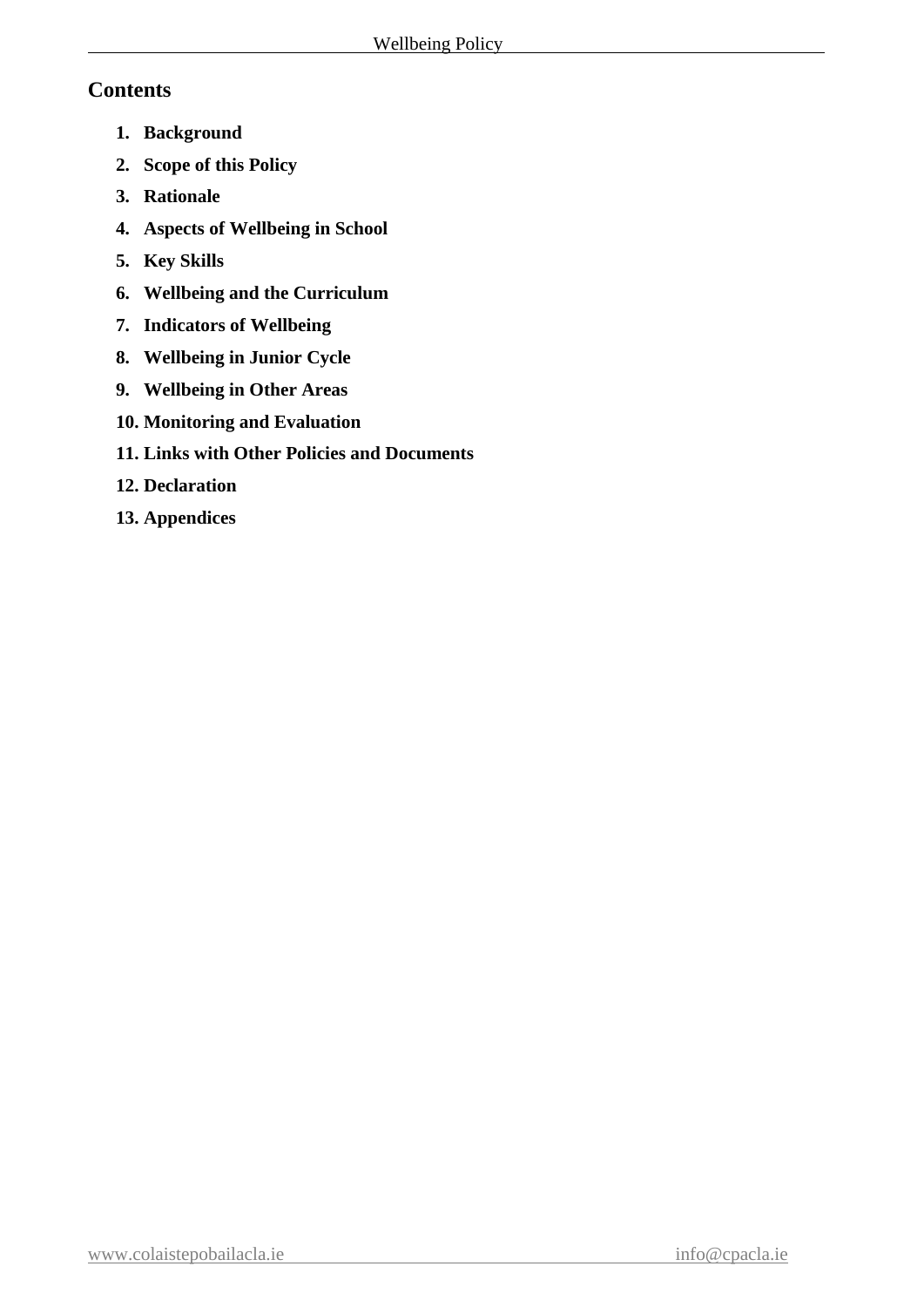# **1. Background**

This policy has been introduced in order to allow our school to adequately respond to the changing and diverse needs of our pupils. Coláiste Pobail Acla is committed to motivate our school community to realise its full potential academically, spiritually, physically and emotionally in a safe, supportive environment.

#### **2. Scope of this Policy**

The Wellbeing Policy will impact on the entire school community including teachers, students, Parents/Guardians and users of the school building. In this policy document the term 'parent' is taken to include guardian.

#### **3. Rationale**

The Framework for Junior Cycle (2015) provides for a new era of learning at junior cycle called Wellbeing. Wellbeing will cross the three years of junior cycle and build on substantial work already taking place in our school in support of students' wellbeing. This area of learning will make the school's culture and ethos and commitment to wellbeing visible to students. It will include learning opportunities to enhance the physical, mental, emotional and social wellbeing of students. It will enable students to build life skills and develop a strong sense of connectedness to their school and their community.



# **4. Aspects of Wellbeing in School**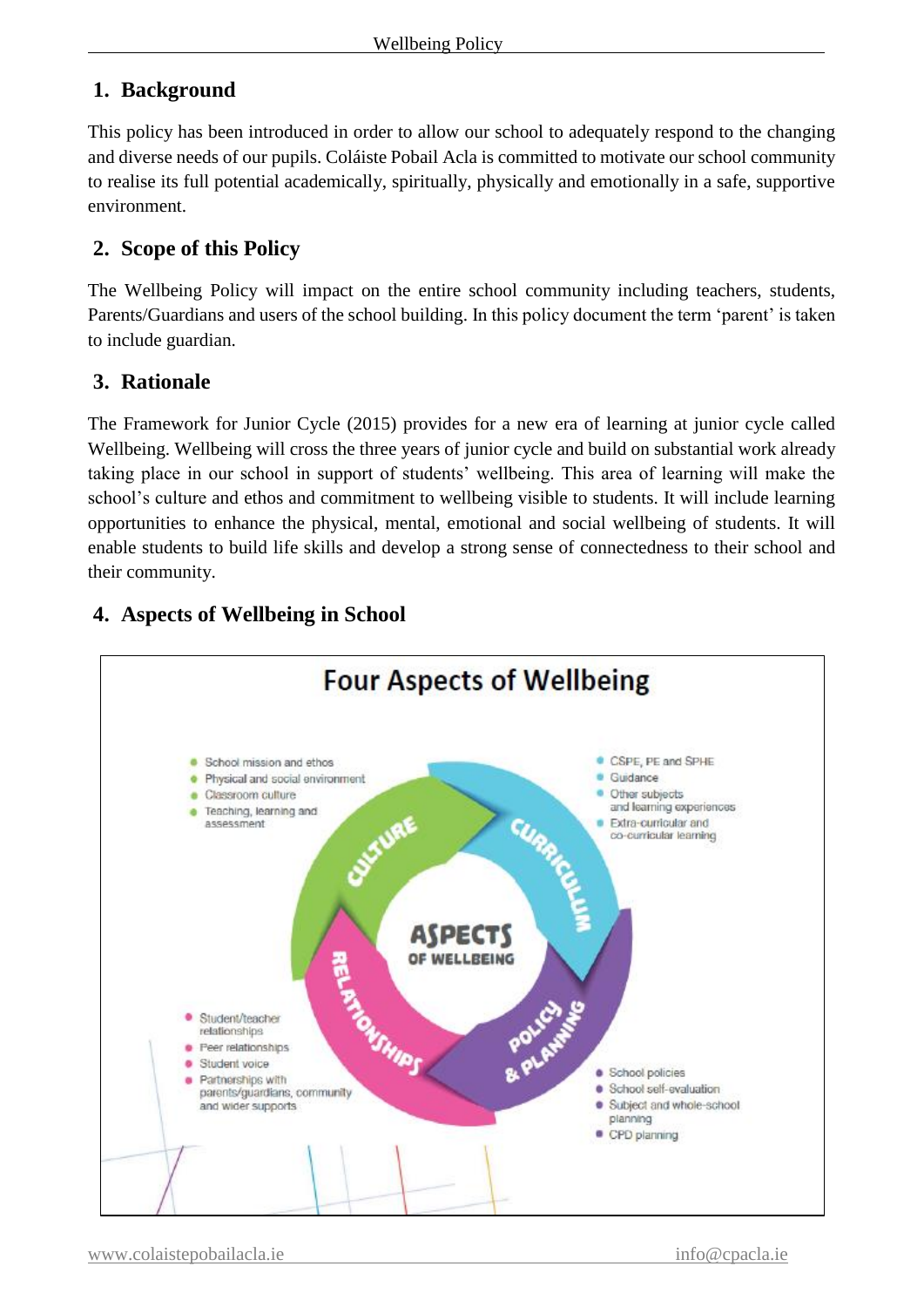Wellbeing is a multi-faceted concept and efforts to promote student wellbeing require a whole-school approach. Planning for wellbeing involves consideration of four main aspects of our school, as set out to the right: Culture, Relationships, Policy and Planning, and Curriculum. The whole-school community will therefore contribute to supporting student wellbeing through our culture, our relationships, our school policies and in the curriculum.

Wellbeing and the Framework for Junior Cycle Student wellbeing is at the heart of the vision of a new junior cycle. The Framework for Junior Cycle is underpinned by Eight Principles - Learning to Learn, Choice and Flexibility, Quality, Creativity and Innovation, Engagement and Participation, Continuity and Development, Inclusive Education, and Wellbeing. All of these principles are important in supporting the student experience of wellbeing in junior cycle. It is worth noting that wellbeing is both a principle of junior cycle and also a curricular area.

#### **The 24 Statements of Learning (SOLs) included in the Framework, along with the eight principles, are central to planning for the students' experience of the school's junior cycle programme. A number of the statements of learning relate explicitly to wellbeing, including:**

- SOL 5: The student has an awareness of personal values and an understanding of the process of moral decision making.
- SOL 7: The student values what it means to be an active citizen, with rights and responsibilities in local and wider contexts.
- SOL 10: The students have the awareness, knowledge, skills, values and motivation to live sustainably.
- SOL 11: The student takes action to safeguard and promote his/her wellbeing and that of others.
- SOL 12: The student is a confident and competent participant in physical activity and is motivated to be physically active.
- SOL 13: The student understands the importance of food and diet in making healthy lifestyle choices.

# **5. Key Skills**

The promotion of Key Skills within teaching and learning also has an important part to play in supporting student wellbeing. When teachers plan skills-rich lessons, students are more actively engaged in their learning, feel more positive about learning and take more responsibility for their learning. While the key skill of Staying Well focusses specifically on wellbeing, many of the positive dispositions associated with student wellbeing are fostered through the conscious development of all the key skills in the classroom

# **6. Wellbeing and the Curriculum**

A dedicated wellbeing curriculum in junior cycle aims to ensure that all students engage in important learning about wellbeing through key curriculum areas. We have considered the particular needs of our students in junior cycle, the unique context of our school and the resources available and have identified a range of curriculum options available so as to ensure that at least 400 hours of timetabled engagement is provided for from September 2019. These include:

- SPHE (short course)
- CSPE (short course)
- PE (existing course)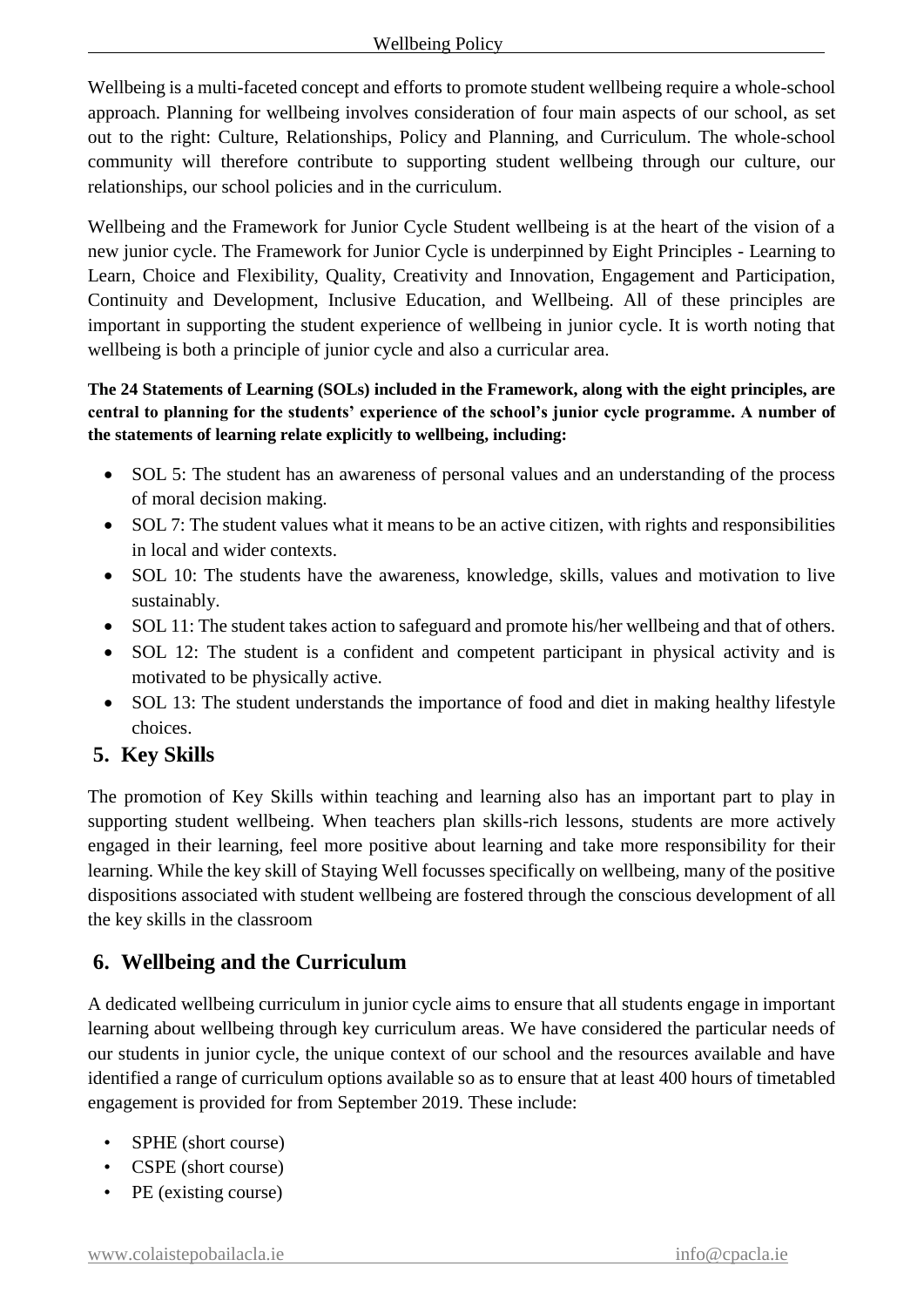- Transition
- Online Safety
- Extra-curricular and co-curricular learning
- School Initiatives (These are set out in more detail later)

We have designed a wellbeing programme that is flexible and suits our students and our local context. In designing our wellbeing programme we have ensured that all of the Six Wellbeing Indicators - **Active, Responsible, Connected, Resilient, Respected** and **Aware** have been identified in or programme and are central to its provision and delivery. These indicators make explicit what is important for teachers, parents and the wider school community. While all teachers in all subjects can support student learning about and for wellbeing, wellbeing is enhanced when it is embedded in the curriculum and visible to students within specified allocated time. The table on the following page outlines exactly where the timetabled wellbeing engagement is visible in the Junior Cycle Curriculum in Coláiste Pobail Acla. The individual subject plans for PE, SPHE, CSPE and Transition programme will highlight where wellbeing is visible in each of those areas.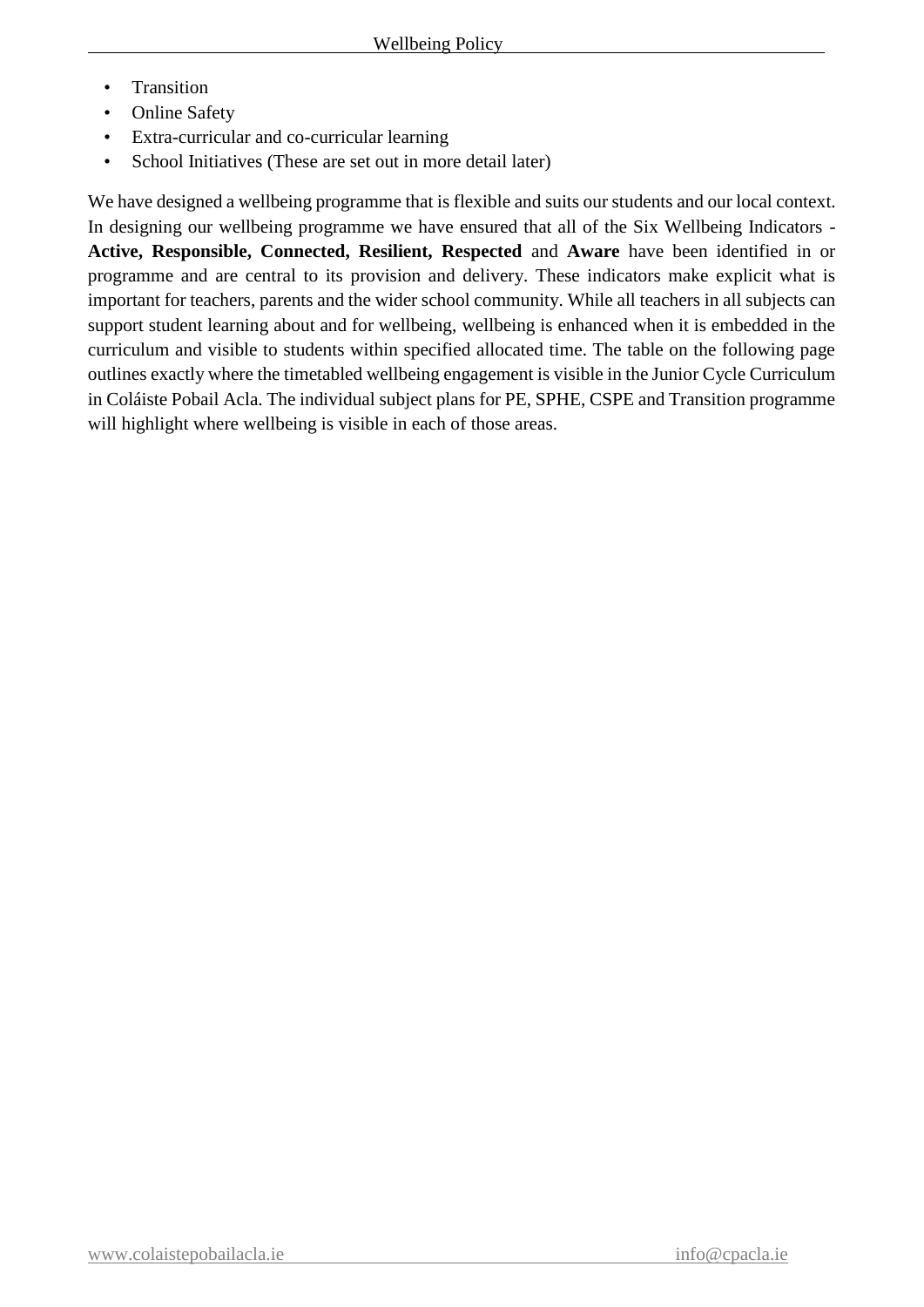#### **7. Indicators of Wellbeing**

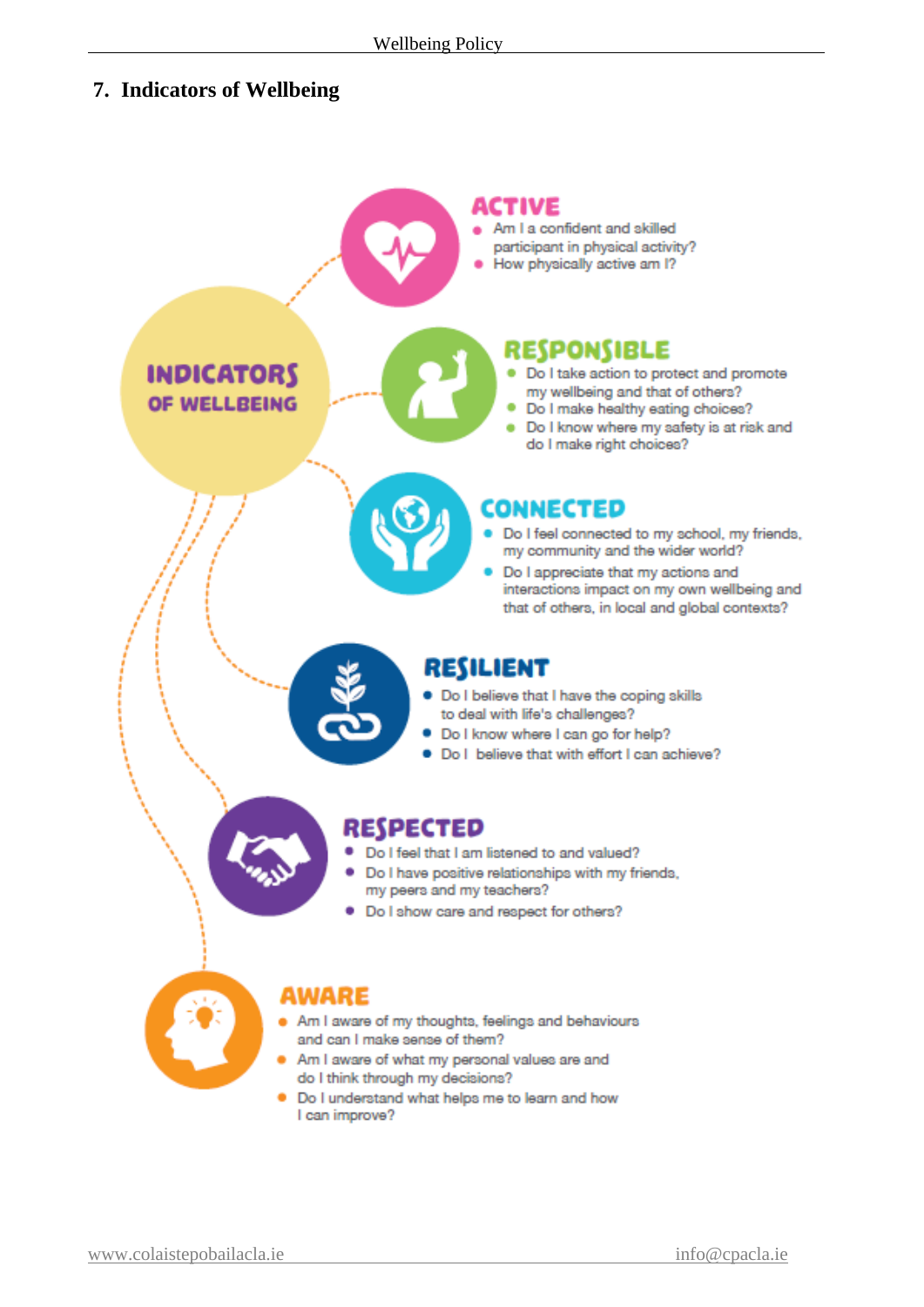#### **8. Wellbeing in Junior Cycle**

The Wellbeing Programme in Coláiste Pobail Acla has allocated over 400 hours for Wellbeing in Junior Cycle. The Junior Cycle wellbeing guidelines place a strong emphasis on the role that CSPE, SPHE, PE and Transition can play in supporting learning about Wellbeing and learning for Wellbeing.

|                        | 1st Year     | 2nd Year     | 3rd Year     | <b>Total</b> |
|------------------------|--------------|--------------|--------------|--------------|
| <b>PE</b>              | Double Class | Double Class | Double Class | 134          |
| <b>SPHE</b>            | Double Class | Single Class | Single Class | 89           |
| <b>CSPE</b>            | Double Class | Single Class | Single Class | 89           |
| <b>Transition</b>      | Single Class |              |              | 22           |
| <b>Internet Safety</b> | Single Class | Double Class |              | 67           |
| <b>Total</b>           |              |              |              | 401          |

# **9. Wellbeing in Other Areas**

Wellbeing in other areas of learning over the course of the Junior Cycle that will be recorded in the Wellbeing folder on SharePoint and there will be a comparison made to the Wellbeing indicators described above.

# **10. Monitoring and Evaluation**

This policy will be reviewed on a three year basis, or whenever it is deemed necessary by School Management, through:

- Relevant legislation
- Student feedback
- Staff feedback
- Communication with Parents/Guardians

# **11. Links with Other Policies and Documents**

This policy should be read in conjunction with:

- RSE Policy
- SPHE Policy